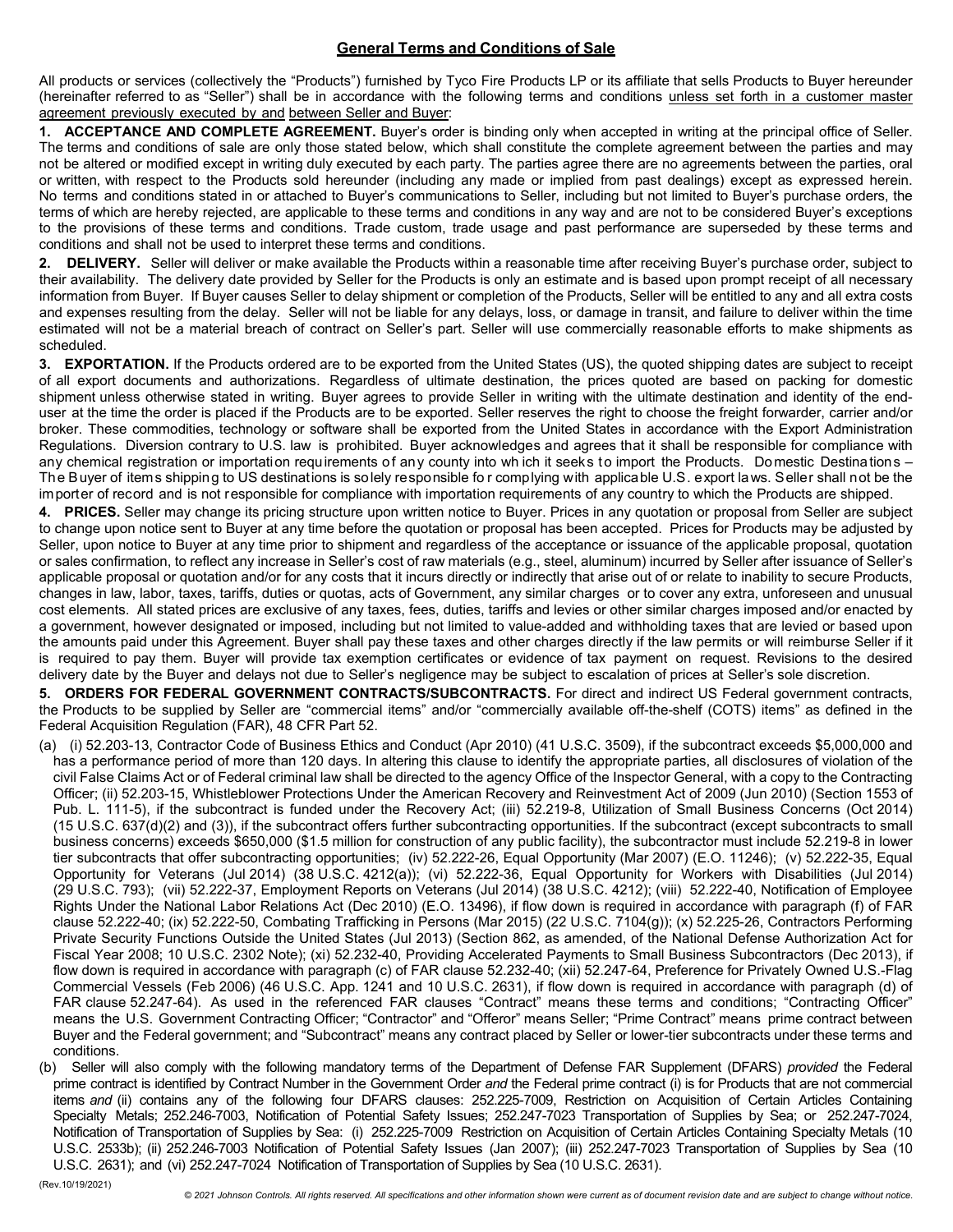- (c) Any commercial computer software or commercial computer software documentation to be delivered by Seller will be acquired under Seller's standard commercial licenses customarily provided to the general public.
- **6. PAYMENT.** Standard payment terms are net thirty (30) days from date of invoice. In the event credit has not been established Seller reserves the right to require payment, or the issuance of an irrevocable letter of credit, in advance of shipment. In the event payment is not received when due, without prejudice to any other right or remedy, Seller reserves the right to: (i) immediately stop performing any services, withhold deliveries of Products and other materials, terminate or suspend any software licenses provided hereunder, and/or terminate this Agreement; and (ii) any amounts not paid when due shall bear a late payment in the amount of 1 ½ % per month or at the highest rate permitted by law (whichever is less), from the date of shipment until paid. Invoicing disputes must be identified in writing within 21 days of the date of invoice. Payments of any disputed amounts are due and payable immediately upon resolution. Shipments to Buyer with outstanding invoices unpaid after thirty (30) days will be suspended until all overdue invoices are paid or be made on a cash-in-advance basis only, in Seller's sole discretion. Seller reserves a purchase money security interest in each Product shipped, which will be satisfied by payment in full. Seller has the right to file a copy of this document as a financing statement. Buyer's entitlement to receive any rebate or other incentive that Seller may offer from time to time shall be conditioned on Buyer timely paying all invoices and other amounts owed by Buyer to Seller during the period to which the rebate or other incentive relates. In the event that Buyer does not use any portion of a credit (including any rebate credit) within ninety (90) days of its issue date, then Seller shall be entitled to apply such credit against any invoice(s) or other amounts owing by Buyer to Seller. All credits (including rebate credits) shall expire if not used within one hundred eighty (180) days of its issue date. In the event that Buyer provides a payment without designating the invoice(s) to which such payment is to be applied, Seller may apply such payment to such invoice(s) or other amounts owing by Buyer to Seller as Seller may determine in its sole discretion.

**7. SOLVENCY.** Buyer's order will be deemed a representation that Buyer is solvent and able to pay for the Products ordered. If Buyer fails to make payments when due or if bankruptcy or insolvency proceedings are instituted by or against Buyer, or if Buyer makes an assignment for the benefit of creditors, Buyer will be deemed to be in default and Seller will have the right to terminate its obligations by written notice to Buyer, but such termination will not affect Buyer's obligation to pay for Products delivered and works in progress.

**8. CANCELLATION.** No Products may be returned without prior written approval of Seller. Orders placed with and accepted by Seller may not be canceled except upon Seller's written consent prior to shipment and Buyer's acceptance of Seller's cancellation charges which shall protect Seller against all costs and losses. Seller reserves the right to cancel any sale hereunder in Seller's sole discretion without liability to Buyer (except for refund of monies already paid).

**9. RETURN GOODS POLICY.** The request to return material must include the description of material, reason for return, customer order number and/or customer invoice number to enable the request to be processed. No materials may be returned without this information. If and when the request is approved, a Return Authorization form will be completed and include a predetermined number for reference and will advise where the material should be returned. The Return Authorization form will contain a Packing List that must accompany materials when they are returned. Return Authorizations are valid for thirty (30) days only from date of issue. No credit will be issued for returned materials without an approved Return Authorization. Materials being returned due to order entry and/or shipping errors on the part of Seller will be credited at full value providing the materials are returned within thirty (30) days from the date of the original shipment. Credit of the actual price paid will be issued for defective materials only after the material has been inspected and verified by Seller to contain a defect. A 25% restocking charge and/or a \$25.00 minimum charge, whichever is greater, will be assessed for inspecting, handling and restocking the material and the total credit will depend upon the resale value of the material. Returned freight will be at the Buyer's expense. Items purchased for resale by Seller may be returned under the Manufacturer's terms and conditions only. If the Manufacturer will not accept the materials, credit will not be issued by Seller to the Buyer. Special material orders and made-to-order Products are non-returnable. Credit will not be issued for discontinued items. Items no longer manufactured or items superseded by another model are defined as discontinued. In order to receive consideration for credit, material must be returned less than ninety (90) days from date of original invoice and of reasonable quantities. To receive consideration for credit, material must be in resalable condition. Material that has been approved for return must be packaged in such a way as to prevent damage during shipment. The use of original packaging is preferred. Credit cannot be issued for materials damaged in transit due to improper packaging.

**10. MINIMUM ORDER.** The Minimum Order Policy is \$100.00 per order.

**11. MANUFACTURE.** Seller reserves the right to discontinue the manufacture of, or change or modify the design and/or construction of the Products sold pursuant to these terms and conditions, without incurring any obligation to Buyer.

**12. JURISDICTION AND DISPUTES.** These terms and conditions shall be governed in accordance with the law of the Commonwealth of Pennsylvania. All disputes under these terms and conditions shall be resolved by the state or federal courts of the Commonwealth of Pennsylvania and the parties all consent to the jurisdiction of such courts, agree to accept service process by mail, and hereby waive any jurisdiction or venue defenses otherwise available.

**13. INSPECTION.** All Products must be inspected within five (5) calendar days of receipt. If any damage is discovered, a claim must be filed with the carrier. A full report of the damage must be forwarded to Seller so that it can arrange for repair or replacement.

**14. TITLE/SHIPPING.** Unless otherwise agreed in the sales confirmation or otherwise agreed in writing by the parties, all Products furnished hereunder will be shipped "Ex-Works (EX-W)" INCOTERMS 2020 Seller's plant or factory (the "Delivery Location"), using Seller's standard methods for packaging and shipping same. Buyer will take delivery of the Products within three (3) days of Seller's notice that the Products have been delivered to the Delivery Location. If Buyer fails to take delivery of the Products within this three (3) day period, Buyer will pay Seller for the Products and all storage expenses incurred by Seller or, in Seller's discretion, Seller may ship the Products to Buyer at Buyer's expense. Seller may, in its sole discretion, without liability or penalty, make partial shipments of Products to Buyer. Each shipment will constitute a separate sale, and Buyer will pay for the units shipped whether the shipment is in whole or partial fulfillment of Buyer's purchase order. Title in, risk of loss, and the right of possession to such goods shall pass to the Buyer upon the Seller's delivery to carrier at Seller's shipping facility, and Seller is not responsible for damage or loss in transit, regardless of whether or not Buyer may have the right to reject or revoke acceptance of said Products. Seller can arrange for in-transit insurance at Buyer's expense, but will not do so without Buyer's written instructions. Unless otherwise stated in contract documents, all goods will be shipped freight prepaid and billed. Charges for shipping may not reflect net transportation cost paid by the Seller. Buyer shall be responsible for all import requirements of any country into which it seeks to import the Products, at its own expense, and will provide the licenses and consents to the Seller before shipment.

**15. LIMITED WARRANTY.** Unless otherwise stated in a customer master agreement, Products manufactured by Seller are warranted solely to the original Buyer for eighteen months (18) months from date of shipment or one (1) year from date of installation, whichever is sooner, against defects in material and workmanship when paid for and properly installed and maintained under normal use and service.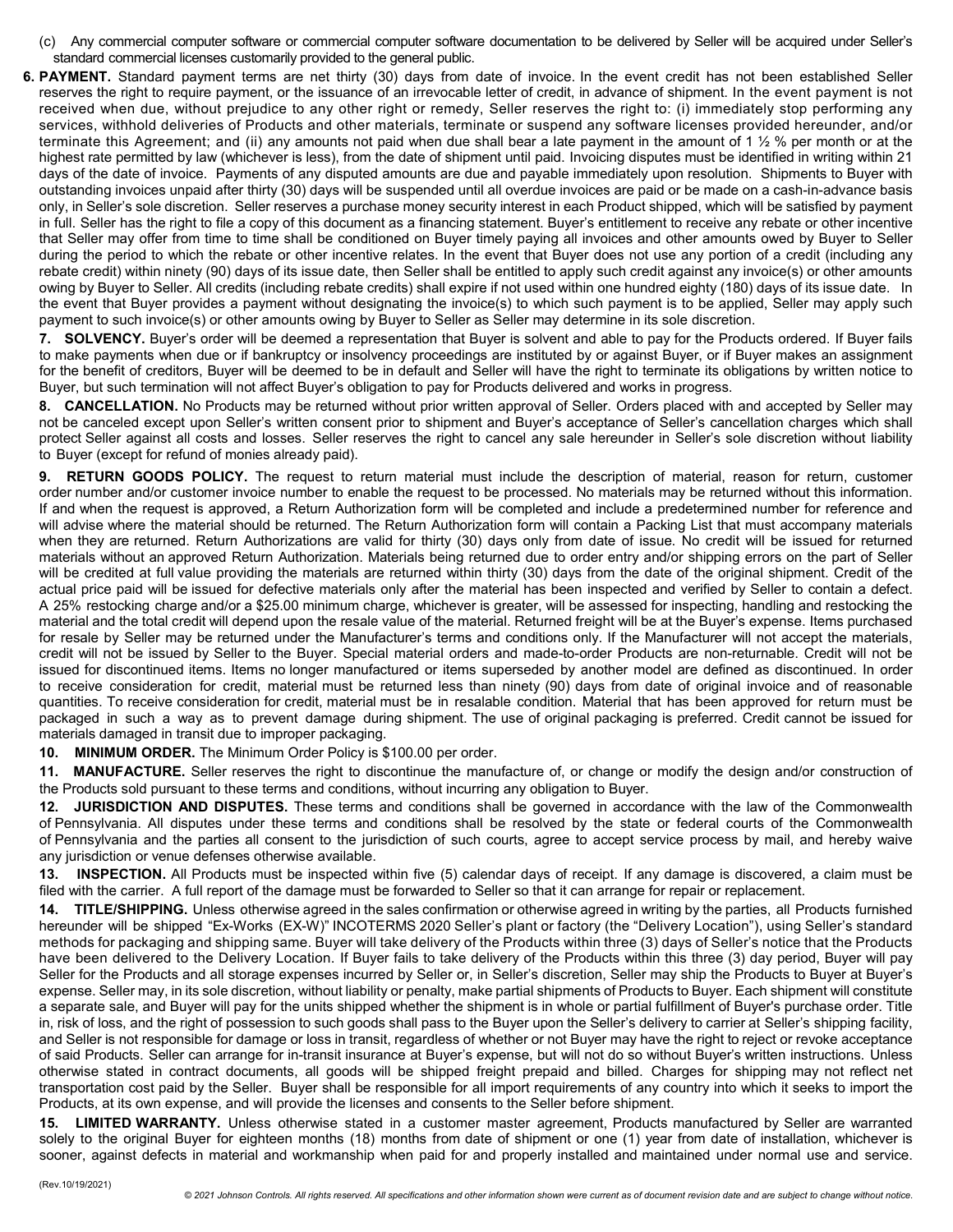Exceptions to the limited warranties contained in this Section 15 are set forth in Appendix A attached hereto. Warranty will be immediately voided by substitution of non-Seller approved parts. No warranty is provided for products or components that have been subject to normal wear and tear, misuse, improper installation, incompatible chemicals/materials, corrosion; that have not been used for their intended purpose; or that have not been installed, maintained, modified or repaired in accordance with applicable Standards of the National Fire Protection Association and/or the standards of any other Authorities Having Jurisdiction. For Products identified in a Seller price book as manufactured by third parties ("Resale Products"), Seller will pass through to Buyer any transferable warranties provided to Seller by the manufacturer of such Resale Products. Materials found by Seller to be defective shall be either repaired or replaced, at Seller's sole option. Seller neither assumes, nor authorizes any person to assume for it, any other obligation in connection with the sale of Products or parts of Products. Seller shall not be responsible for system design errors or inaccurate or incomplete information supplied by Buyer or Buyer's representatives, or for the establishment, operation, maintenance, access, security and other aspects of Buyer's or its customer's computer network, as well as network performance and compatibility issues. Buyer is solely responsible for the establishment, operation, maintenance, access, security and other aspects of its computer network, as well as network performance and compatibility issues. EXCEPT FOR THE REPRESENTATIONS AND WARRANTIES CONTAINED IN THIS AGREEMENT OR THE APPLICABLE EULA, SELLER MAKES NO REPRESENTATION OR WARRANTY, EXPRESS OR IMPLIED (INCLUDING IMPLIED WARRANTIES OF MERCHANTABILITY, FITNESS FOR A PARTICULAR PURPOSE AND NON-INFRINGEMENT) CONCERNING ANY PRODUCT, AND ALL OTHER GUARANTEES, WARRANTIES, CONDITIONS AND REPRESENTATIONS, EITHER EXPRESS OR IMPLIED, ARE EXCLUDED. SELLER MAKES NO WARRANTY THAT ANY PORTION OF THE SOFTWARE (INCLUDING WITHOUT LIMITATION FIRMWARE) WILL OPERATE UNITERRUPTED, BE FREE OF ALL ERRORS AND MALICOUS CODE, BE SECURE FROM MALICIOUS ACTIVITY, OR THAT DEFECTS IN ANY SUCH SOFTWARE WILL BE CORRECTED. SELLER SHALL NOT BE RESPONSIBLE FOR PROBLEMS CAUSED BY CHANGES IN THE OPERATING CHARACTERISTICS OF THE DEVICE(S) UPON WHICH ANY SOFTWARE (INCLUDING WITHOUT LIMITATION FIRMWARE) IS OPERATING, OR FOR PROBLEMS IN THE INTERACTION OF ANY SUCH SOFTWARE WITH NON-SELLER SOFTWARE OR HARDWARE PRODUCTS. This limited warranty sets forth the exclusive remedy for claims based on failure of or defect in Products, materials or components, whether the claim is made in contract, tort, strict liability or any other legal theory. This warranty will apply to the full extent permitted by law. The invalidity, in whole or part, of any portion of this warranty will not affect the remainder.

**16. LIMITATION OF LIABILITY.** IN NO EVENT WILL SELLER BE LIABLE FOR ANY INDIRECT, SPECIAL, INCIDENTAL, EXEMPLARY, OR CONSEQUENTIAL DAMAGES, INCLUDING BUT NOT LIMITED TO ANY LOSS OF USE OR UNDER-UTILIZATION OF LABOR OR FACILITIES, LOSS OF REVENUE OR ANTICIPATED PROFITS, LOST DATA AND OTHER LOSSES ARISING FROM VIRUSES, RANSOMWARE, CYBER ATTACKS OR FAILURES OR INTERRUPTIONS TO NETWORK SYSTEMS, AND COSTS OF PROCUREMENT OF SUBSTITUTE PRODUCTS, REGARDLESS OF THE FORM OF ACTION, WHETHER IN CONTRACT, TORT, OR OTHERWISE, EVEN IF SELLER HAS BEEN ADVISED OF THE POSSIBILITY OF SUCH DAMAGES. SELLER'S LIABILITY UNDER THIS AGREEMENT INCLUDING ANY INDEMNIFICATION OBLIGATIONS WILL NOT INDIVIDUALLY OR IN THE AGGREGATE EXCEED THE AMOUNTS PAID TO SELLER BY BUYER FOR THE PRODUCT GIVING RISE TO SUCH LIABILITY.

**17. NUCLEAR APPLICATIONS**. Unless otherwise agreed in writing by a duly authorized representative of Seller, Products sold hereunder are not intended for use in connection with any nuclear facility or activity. If so used, the provisions of this Rider for Nuclear Applications will apply. If any Products sold hereunder are used in connection with any nuclear facility or activity, Seller and its suppliers shall have no liability to Buyer or its insurers for any nuclear damage or contamination, and Buyer shall indemnify Seller against any such liability, whether as a result of breach of contract, indemnity, warranty, tort (including Seller's negligence), strict liability or otherwise. The indemnity shall not apply to any damages or bodily injury, or both, arising out of a "nuclear incident", as that term is defined in the Atomic Energy Act of 1954, as amended (the "Act"). In addition, Buyer shall furnish financial protection as required by Section 170 of the Act, including an agreement of indemnification and/or nuclear liability insurance from ANI and MAELU, or both, pursuant to Section 170 of the Act, as applicable. Buyer shall not remove any items of equipment from the plant site or otherwise transfer any interest therein without first providing Seller with written assurance of limitation of and protection against liability (both nuclear and non-nuclear) following the proposed removal or transfer at least equivalent to that afforded to Seller and its suppliers under Sections 15 and 23 of these General Terms and Conditions of Sale. Removal or transfer contrary to this provision shall, in addition to any other legal or equitable rights of Seller, make Buyer the indemnitor of Seller and its suppliers to the same extent that they would have been protected had no such removal or transfer taken place. Any Seller's material or equipment which becomes radioactive at the work site, shall, at Seller's option, be purchased by Buyer. Any nuclear decontamination necessary for Seller's performance (including warranty) shall be performed by Buyer without cost to Seller.

**18. COMPLIANCE WITH LAWS, CODES, AND STANDARDS.** Seller represents that the Products will be produced in compliance with applicable fair labor standards laws, occupational safety and health laws, and laws related to nonsegregation and equal employment opportunity. Warranties for design services and the accuracy of any materials list provided by Seller shall be limited only to those codes, standards or specification requirements specifically stated in Seller's quotation documents or transmittal sheets or accepted change order or revisions and only as in effect at the time of quotation or Seller accepted change revisions. The Contract price, delivery and performance dates and any performance guarantees will be equitably adjusted to reflect additional costs or obligations incurred by Seller resulting from a change in industry specifications, codes, standards, applicable laws or regulations.

**19. FAIR DEALING.** Seller is committed to prohibiting bribery anywhere in the world, in connection with any kind of business, directly by Seller personnel or through intermediaries or third parties, to government or private individuals. Seller maintains an active program to monitor the activities of third parties with whom it conducts business and will not interact with third parties who engage in improper activities or make improper payments.

**20. DRAWINGS.** Any drawings submitted herewith are only to show the general style, arrangement, and approximate dimensions of the Products offered. No work is to be based on drawings unless the drawings are certified. In no event will manufacturing or proprietary drawings be supplied.

**21. CONFIDENTIALITY.** Buyer agrees that all drawings, prints and other technical material which Seller provides to Buyer, whether prepared by Seller or by third parties under contract to Seller, contain data which embody trade secrets and confidential know-how of commercial value to Seller or third parties under contract to Seller. Buyer agrees (a) to keep such information confidential; (b) that it will not disclose such information to any other person, corporate division or entity; (c) will not use such information except in connection with the Products supplied hereunder; and

(d) will not sell, lease, loan or permit any other person, corporate division or entity to use such information for any purpose, without Seller's prior written consent. Nothing herein shall restrict the use of information generally available to the public.

**22. INTELLECTUAL PROPERTY.** Buyer acknowledges Seller and its affiliates are the owners of brands, trademarks, designs, patents,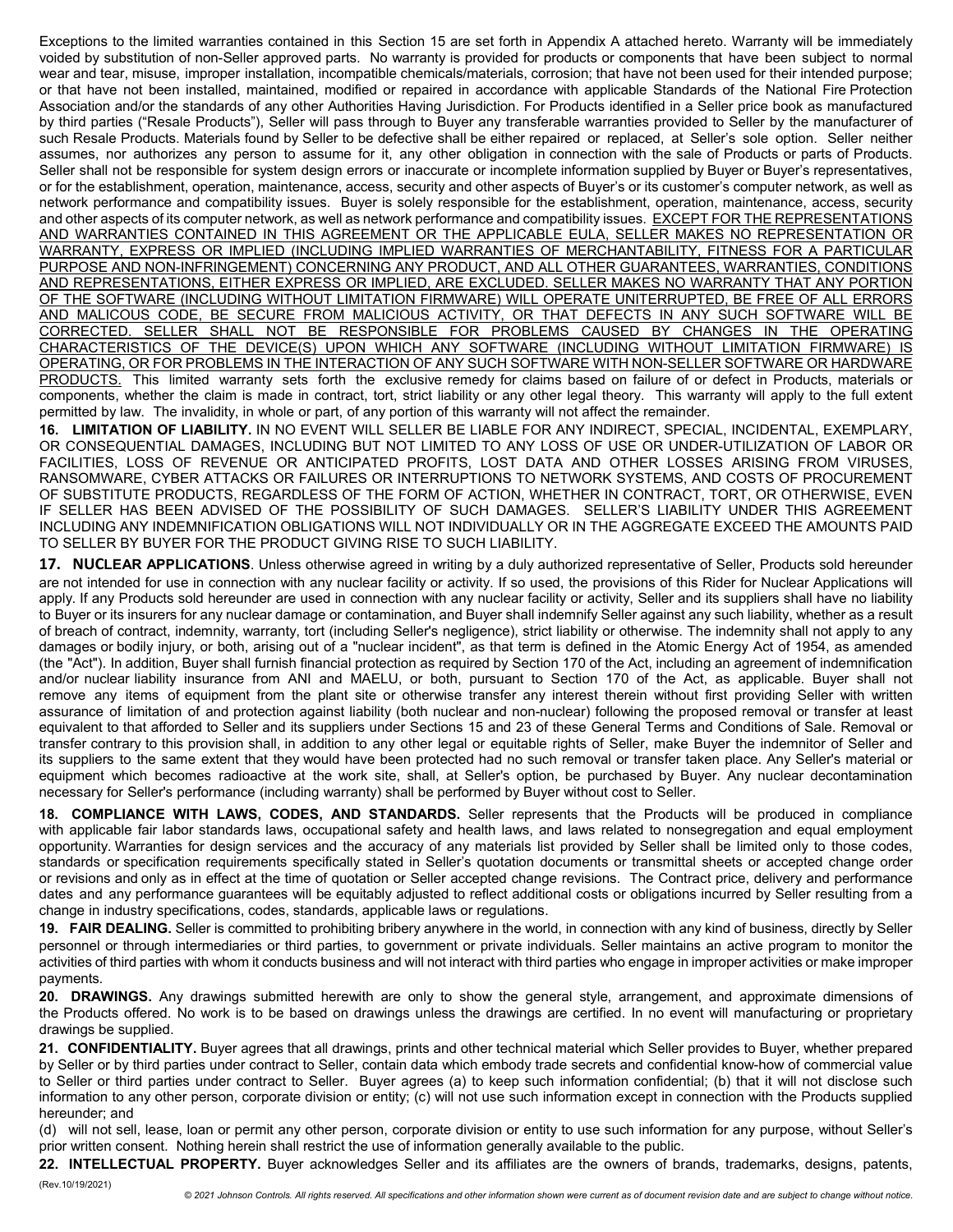copyrights and other intellectual property relating to Seller's Products, and that no right or license is conveyed by Seller to Buyer to manufacture, have manufactured, modify, import or copy such Products. Buyer agrees that it will reference brands of Seller or its affiliates only in connection with the use or sale of Products delivered to Buyer hereunder, and not in connection with the sale of any other Product, except as separately authorized by Seller in writing.

**23. PATENT INDEMNITY.** If a Product delivered by Seller to Buyer becomes or, in Seller's opinion, may become the subject of any claim, suit or proceeding for infringement of any patent, Seller may at its option and expense (i) obtain for Buyer the right to use, lease or sell the Product, (ii) replace the Product, (iii) modify the Product, or (iv) remove the Product and refund the purchase price paid by Buyer less a reasonable amount for use, damage or obsolescence. Seller will not be liable for any infringement arising from any modification of a Product, from any combination of a Product with any other product(s), or from the use of a Product in practicing a process or unintended applications. Seller's total liability to Buyer will not, under any circumstances exceed the purchase price paid for the allegedly infringing Product. Buyer agrees, at its expense, to protect and defend Seller against any claim of patent infringement arising from compliance with Buyer's designs, specifications or instructions and to hold Seller harmless from damages, costs and expenses attributable to any such claim.

**24. INDEMNITY.** Buyer agrees to defend, indemnify and hold the Seller (and its agents, representatives, employees, officers, related companies, successors and assigns, and customers) harmless from all claims, demands, actions, damages, and liabilities (including attorney's fees and consequential and incidental damages) arising out of any injury (including death) to any person or damage to any property in any way connected with any act or omission of Buyer, its agents, employees, or subcontractors.

**25. EXCUSABLE DELAY/FORCE MAJEURE.** Seller shall not be liable nor in breach or default of its obligations under the Contract to the extent its performance of such obligations is delayed, hindered, or prevented, in whole or in part, directly or indirectly, due to causes beyond its reasonable control, whether foreseeable or unforeseeable, including, but not limited to, acts of God, fires, floods, or other natural disasters (declared or undeclared), terrorism, war (declared or undeclared), armed conflict (or the serious threat of same), plagues, epidemics, pandemics, quarantines, or other public health risks and/or responses thereto, insurrection, civil disturbances, insurrection, riots, mob violence, acts or omissions of Buyer or Buyer's suppliers or agents, any act (or omission) by any governmental authority (including any change of law or regulation), strikes, lock-outs, differences with workers, accidents, labor disputes, transportation shortages, the unavailability or shortage(s) of labor, energy, materials, production facilities, transportation, or shipping, cyber-attacks, viruses, ransomware, failures or interruptions to network systems, data breaches, vendor non-performance, or any other cause, casualty, or excusable delay beyond Seller's reasonable control, whether similar or dissimilar to any of the foregoing. Upon the occurrence of a force majeure or other excusable delay, Seller's performance or delivery date shall be extended for a period equal to the duration of the force majeure event or time lost by reason of delay, plus such additional time as may be reasonably necessary to overcome the effect of the delay. If the delay is due to any acts or omissions of Buyer, or Buyer's agents, contractors or suppliers, Seller shall be entitled to both an equitable performance and price adjustment. If Seller incurs increased cost by reason of delay not attributable to any act or omission of Buyer (including but not limited to extended warehouses and storage fees, labor wages, etc.), the increased cost shall be distributed equitably between Seller and Buyer, or the Contract shall be cancellable at Seller's election.

**26. WAIVER.** No failure to exercise and no delay in exercising on the part of Seller any right, power or privilege hereunder will operate as a waiver thereof nor will any single or partial exercise of any right, power or privilege hereunder preclude further exercise of the same right, power or privilege.

**27. VALIDITY OF PROVISIONS.** In the event any provision or any part or portion of any provision of these terms and conditions shall be held to be invalid, void or otherwise unenforceable, such holding shall not affect the remaining part or portions of that provision, or any other provision hereof.

**28. ELECTRONIC MEDIA.** Buyer agrees that Seller may scan, image or otherwise convert these terms and conditions into an electronic format of any nature. Buyer agrees that a copy of these terms and conditions produced from such electronic format is legally equivalent to the original for any and all purposes, including litigation.

**29. MISCELLANEOUS.** Seller expressly disclaims any requirement, understanding or agreement, whether express or implied, contained in any Buyer purchase order, shipping release form, policy, code of conduct or elsewhere, that any of Seller's personnel be vaccinated against Covid-19 under any federal, state or local law, regulation or order applicable to government contracts or subcontracts, including, without limitation, Presidential Executive Order 14042 ("Ensuring Adequate COVID Safety Protocols for Federal Contractors") and Federal Acquisition Regulation (FAR) 52.223-99 ("Ensuring Adequate COVID Safety Protocols for Federal Contractors"), unless and solely to the extent that such requirement is expressly set forth in a written agreement manually signed by an authorized officer of Seller.